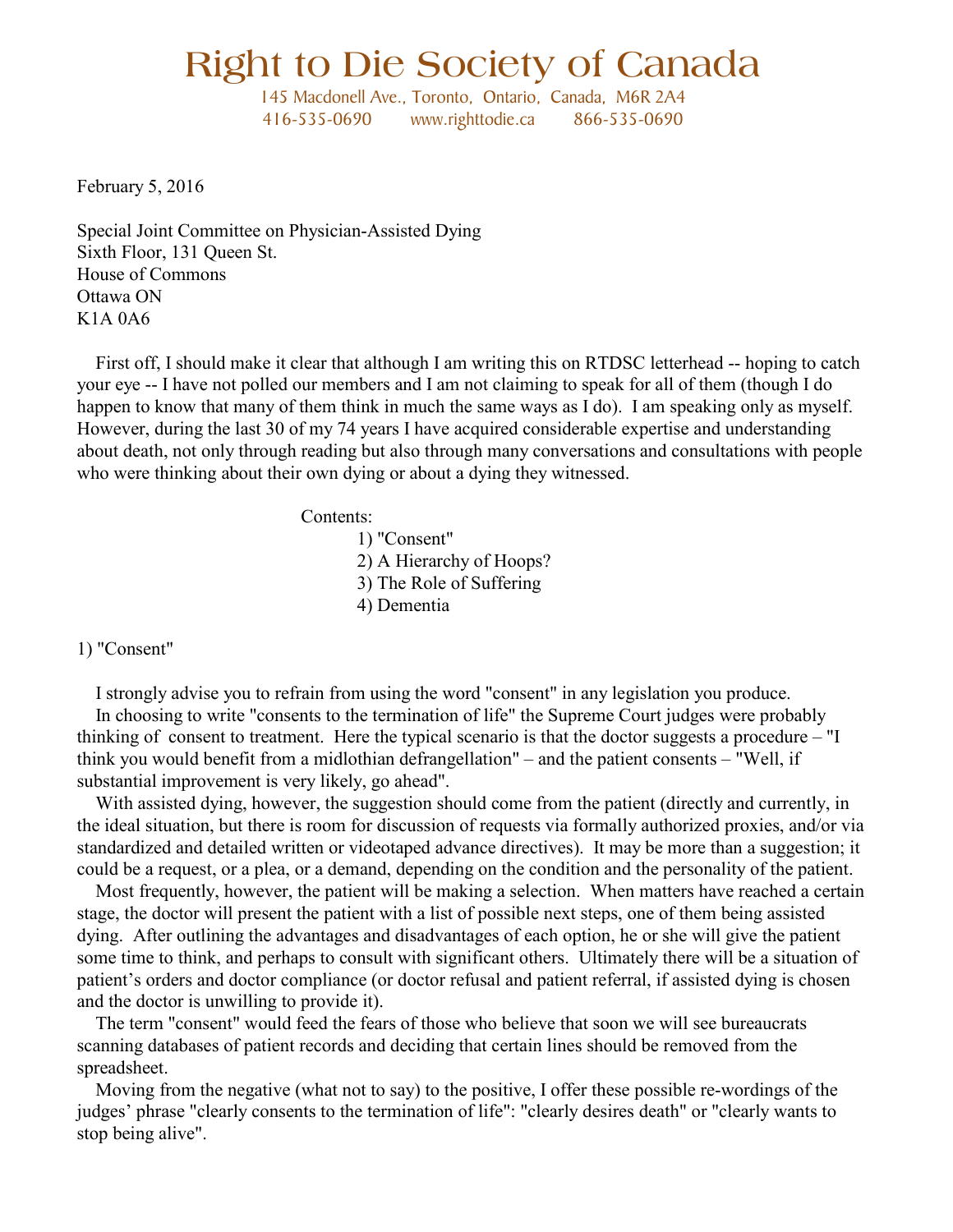# 2) A Hierarchy of Hoops?

 In their presentations to Justice Smith in BC, and possibly also in their presentations to the Supreme Court (I have not read a review of the arguments), the advocates of doctor-aided dying often pointed out that we already have robust safeguard structures in place to protect patients who choose life-ending courses of action other than euthanasia or assisted suicide – discontinuing dialysis, having their ventilator disconnected, etc. We assess their capacity to make such a momentous decision, we look for signs that they are being pressured, we ensure that the information provided to them was complete and current, we give them time to reflect, and so on.

 Nevertheless, there has been a tendency to suggest that patients must jump through quite a few more hoops for euthanasia or assisted suicide (EAS) than for dialysis discontinuation, ventilator disconnection, refusal of food and fluids, etc.

 One idea which some might advance, to justify the difference, is that non-EAS methods are reversible (up until a certain point), unlike EAS. But although this is true for dialysis discontinuation and for refusal of food and fluids, it is not usually true for ventilator disconnection.

 The main difference does appear to be this: with the non-EAS methods, doctors can distance themselves quite substantially from the procedures and the patient, but with EAS they cannot. Their hands must write the prescriptions or inject the drugs.

 Of course, doctors too deserve comfort care, but I think most of them would acknowledge that patients' needs for comfort – including the comfort of oblivion – should come first. When you (drafters of EAS legislation) find yourselves assuming that such-and-such a hurdle must be put in place, ask yourselves "Are we adding this requirement mainly to reduce the frequency with which doctors are called upon to perform actions that may cause them some psychological discomfort?" If the answer is "Probably yes", reconsider. Or, when you continue to feel that the extra safeguard is needed, take this as a sign that it should be added to the list of hoops for non-EAS exitings. All life-or-death decisions should be treated equally, regardless of how intensively their implementation involves a doctor.

#### 3) The Role of Suffering

 The Supreme Court judges wrote that medical aid in dying should not be available to a person unless/until "enduring suffering" is present.

 They were likely thinking about euthanasia more than about assisted suicide. Human beings (except for psychopaths) have an instinctive revulsion from the act of ending another person's life. Perhaps doctors feel it even more keenly than laypeople. A perception of suffering may be necessary before they can overcome their revulsion and do what is in the best interests of the sufferer. For practical reasons, therefore, it probably makes sense to include current suffering among the requirements for access to euthanasia.

 It makes much less sense to include current suffering among the requirements for access to assistance with suicide. Some people who are headed for decline and misery do not want to get too close to the fire. Especially if they are content with what they have been given by Fate, they want to quit while they're ahead, die with a good taste in their mouth, etc. In jurisdictions which permit only assisted suicide (e.g. Oregon and Switzerland), pre-emptive exiting is allowed. Brittany Maynard did not have to wait until her brain tumour had made her life unbearable, and Dignitas accepts Huntington's patients before their personality changes have turned them into sociopaths who probably could not even negotiate a plane trip to Zurich.

 With assisted suicide, our main concern in drafting laws should be to minimize the chances that the person would be making a mistake (by which we mean performing an act that would be considered a mistake even by its enactor, upon reflection). If people are willing to take responsibility for carrying out the procedure themselves, they deserve a reward for putting up with a little butting in by kindly strangers.